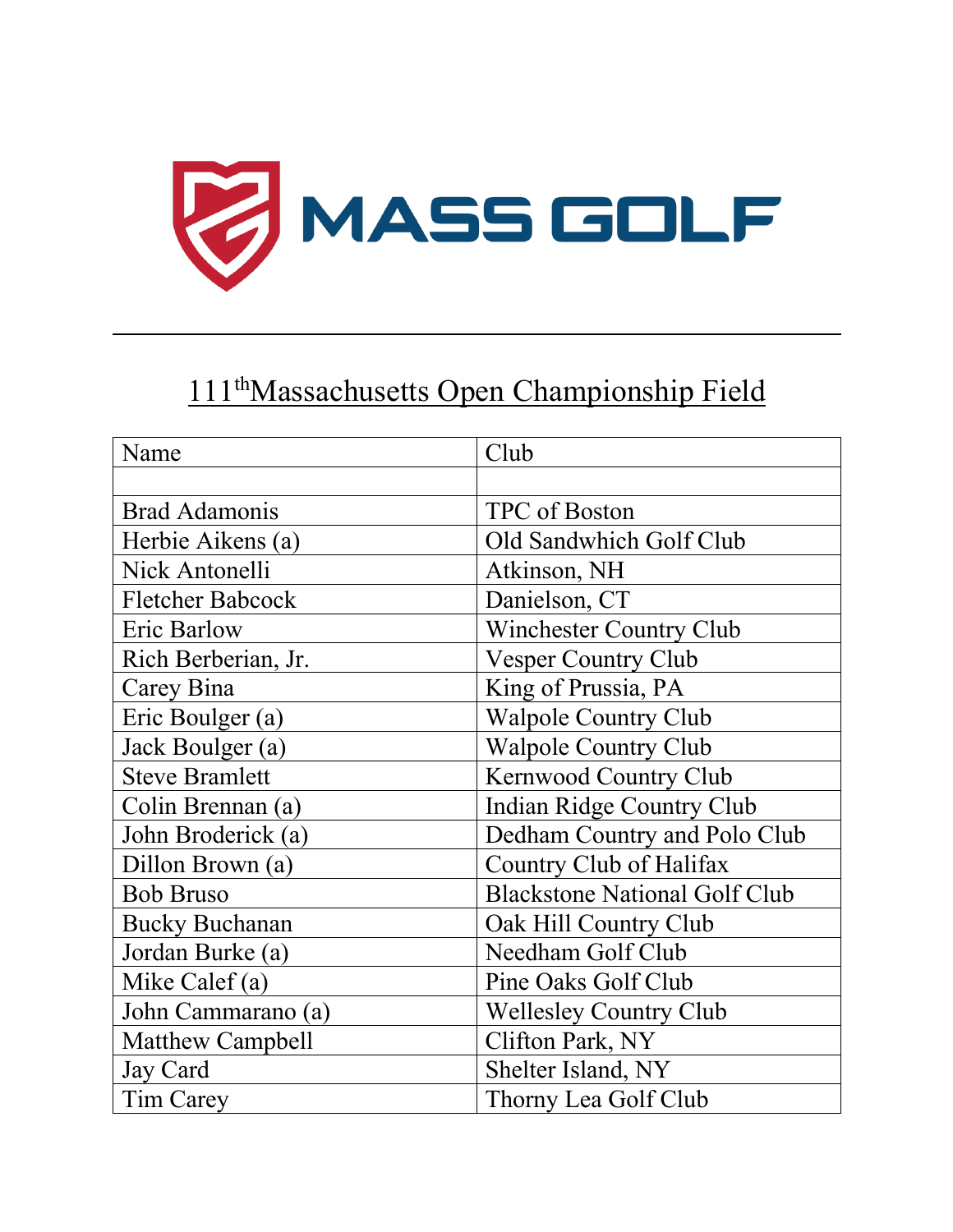| Samuel Cody            | Antrim, NH                    |
|------------------------|-------------------------------|
| Matthew Conti (a)      | <b>Walpole Country Club</b>   |
| Jeff Curl              | Birmingham, AL                |
| Steven DiLisio (a)     | <b>Salem Country Club</b>     |
| <b>Tom Doherty</b>     | <b>Woodland Golf Club</b>     |
| <b>Frank Dully</b>     | Kernwood Country Club         |
| Jordan Eck             | Williamsport, PA              |
| Ben Egan               | The Bay Club                  |
| Mike Elliott           | Leominster, MA                |
| Aidan Emmerich (a)     | Kernwood Country Club         |
| Christian Emmerich (a) | Kernwood Country Club         |
| Max Emmerich (a)       | Kernwood Country Club         |
| <b>Boomer Erick</b>    | <b>Boston Golf Club</b>       |
| Dylan Evans (a)        | Granite Links Golf Club       |
| <b>Greg Farland</b>    | Marlborough Country Club      |
| Sean Fitzgerald (a)    | <b>Brae Burn Country Club</b> |
| Biran Foley (a)        | Cyprian Keyes Golf Club       |
| Chris Francoeur (a)    | Amesbury Golf & Country Club  |
| Liam Friedman          | Nashawtucc Country Club       |
| Danny Frodigh (a)      | Dedham Country and Polo Club  |
| Patrick Frodigh (a)    | Dedham Country and Polo Club  |
| Will Frodigh (a)       | Dedham Country and Polo Club  |
| <b>Bobby Gage</b>      | Blue Hill Country Club        |
| Kyle Gallo             | Berlin, CT                    |
| <b>Thomas Gardner</b>  | Los Angeles, CA               |
| Kevin Gately (a)       | Harmon Golf                   |
| Sean Gaudette (a)      | Crumpin-Fox Club              |
| <b>Ryan Gendron</b>    | Tampa, FL                     |
| John Gilmartin (a)     | Indian Ridge Country Club     |
| Patrick Ginnity (a)    | <b>MIAA</b>                   |
| Brian Glennon (a)      | <b>Cohasset Golf Club</b>     |
| Jarrod Goss (a)        | Springfield Country Club      |
| <b>Athan Goulos</b>    | The Meadow at Peabody         |
| Luke Graboyes          | Watchung, NJ                  |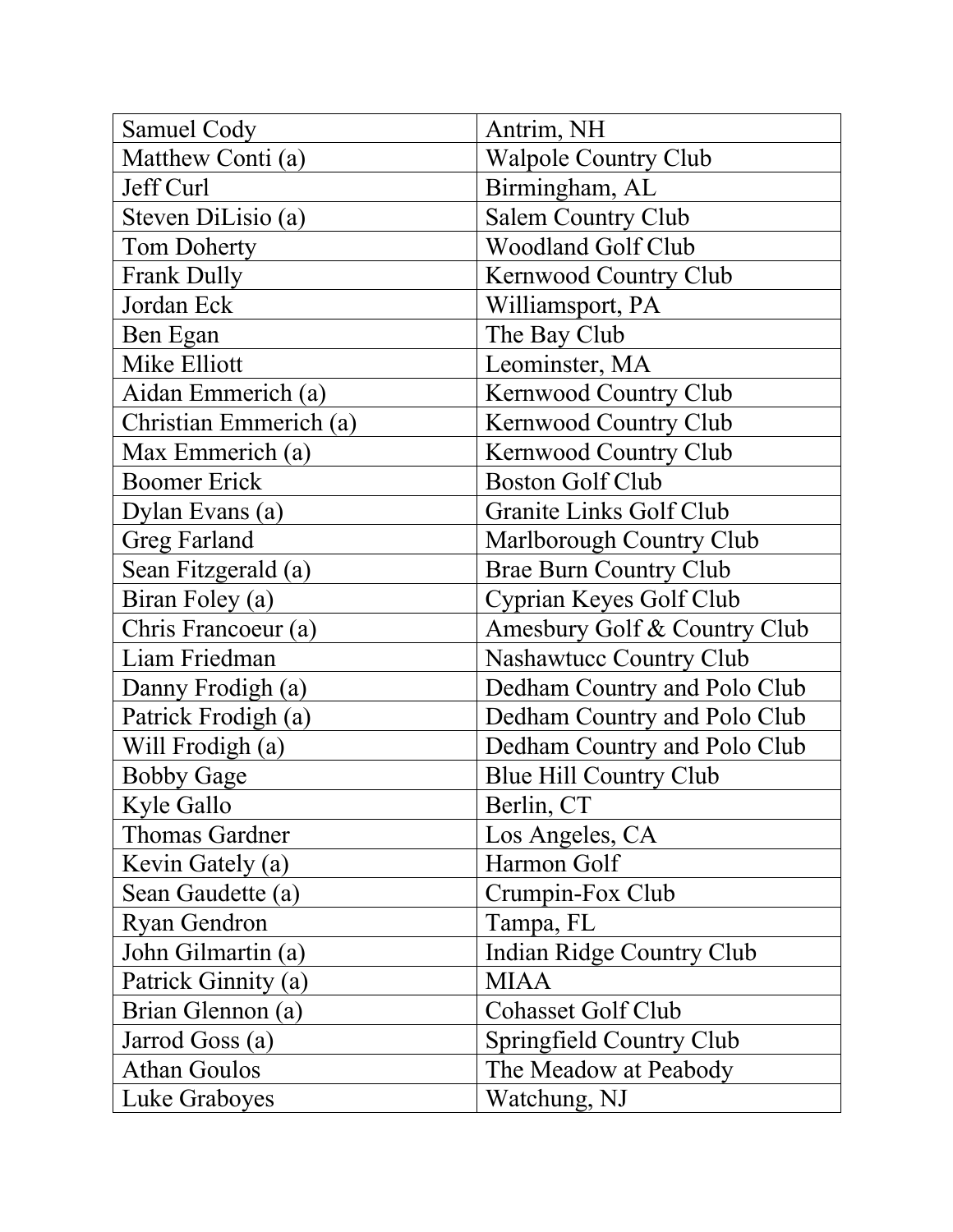| Michael Graboyes       | Watchung, NJ                          |
|------------------------|---------------------------------------|
| Will Grady (a)         | Haverhill Golf & Country Club         |
| <b>Todd Greene</b>     | Melville, NY                          |
| Sam Grindle            | Stoneham, MA                          |
| Justin Grondahl (a)    | Jupiter, FL                           |
| Jim Hackenberg         | Easley, SC                            |
| Kirk Hanefeld          | <b>Salem Country Club</b>             |
| Joseph Harney (a)      | <b>Charles River Country Club</b>     |
| Seul-Ki Hawley         | Winchester Country Club               |
| <b>James Hazen</b>     | Coram, NY                             |
| Chris Herrick (a)      | Nabnasset Lake Country Club           |
| Brendan Hester (a)     | <b>Pleasant Valley Country Club</b>   |
| John Hickson           | Melbourne, FL                         |
| Brian Higgins (a)      | <b>Franklin Country Club</b>          |
| Josh Hillman           | Taconic Golf Club                     |
| <b>Burgess Houston</b> | <b>Sterling National Country Club</b> |
| <b>Chris Houston</b>   | Gilford, NH                           |
| <b>Bryan Hunt</b>      | Lynx Fitness Club                     |
| <b>Brendan Hunter</b>  | Red Tail Golf Club                    |
| Max Hutter $(a)$       | <b>Weston Golf Club</b>               |
| Dan Howard (a)         | Norfolk Golf Club                     |
| Nick Jagoe             | Westport, MA                          |
| David Jankowski        | Newport, VT                           |
| Alex Jeffers (a)       | Woodland Golf Club                    |
| Scott Johnson          | <b>Oakley Country Club</b>            |
| Micahel Kartrude       | West Palm Beach, FL                   |
| Taylor Kay-Green       | <b>Charles River Country Club</b>     |
| Gregory Kelly          | Jupiter, FL                           |
| Patrick Kilcoyne (a)   | Woodland Golf Club                    |
| Danny Kish             | Bedford, NH                           |
| Kevin Kraft            | Harrisburg, PA                        |
| <b>Brett Krekorian</b> | Indian Ridge Country Club             |
| Daniel Kurson (a)      | <b>Belmont Country Club</b>           |
| Rob Labritz            | Pound Ridge, NY                       |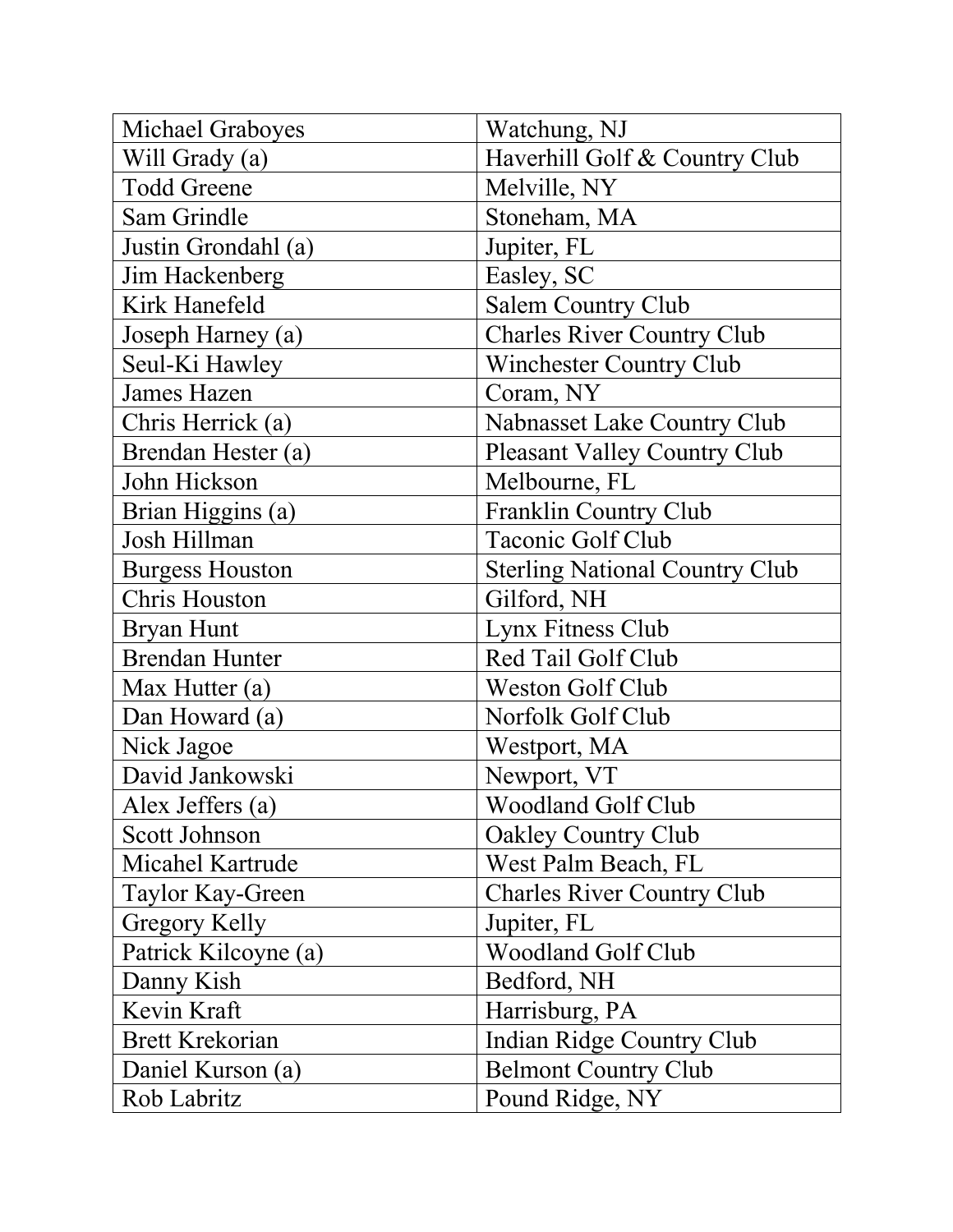| <b>Shamus Landers</b>  | <b>Boston Golf Club</b>             |
|------------------------|-------------------------------------|
| Frank Leja             | The Club at New Seabury             |
| Matthew Lowe (A/R)     | Farmingdale, NY                     |
| Eric Mabee             | Country Club of Pittsfield          |
| Matt Mackin (a)        | The Cape Club of Sharon             |
| Zach Magarian          | TPC of Boston                       |
| Xavier Marcoux (a)     | Nashawtuc Country Club              |
| <b>Michael Martel</b>  | New Ipswich, NH                     |
| <b>Jeff Martin</b>     | <b>Wollaston Golf Club</b>          |
| Cody Miller (a)        | Orchards Golf Club                  |
| Robert Miller          | <b>Cranberry Valley Golf Course</b> |
| Cameron Moniz (a)      | <b>Swansea Country Club</b>         |
| <b>Andy Morse</b>      | West Roxbury, MA                    |
| Mike Murphy (a)        | <b>Woodland Golf Club</b>           |
| Jack O'Donnell (a)     | <b>Boston Golf Club</b>             |
| Jake O'Rourke (a)      | <b>Bayberry Hills Golf Course</b>   |
| Matthew Organisak      | Nashawtuc Country Club              |
| Paul Parajeckas        | Pleasant Valley Country Club        |
| Sam Parella (a)        | Whitinsville Golf Club              |
| Mike Pariseau (a)      | <b>Charles River Country Club</b>   |
| Brandon Parker (a)     | <b>Worcester Country Club</b>       |
| Matt Parziale (a)      | Thorny Lea Golf Club                |
| David Pastore          | Stamford, CT                        |
| Jake Peer (a)          | Winchester Country Club             |
| Jonny Petrin           | Cicero, NY                          |
| Tim Picard (a)         | Mount Pleasant Golf Club            |
| Bryce Piemonte (a)     | <b>Tekoa Country Club</b>           |
| Chris Piscatelli (a)   | <b>Wayland Country Club</b>         |
| <b>Mark Purrington</b> | Dartmouth, MA                       |
| Fran Quinn             | <b>Worcester Country Club</b>       |
| Owen Quinn (a)         | <b>Worcester Country Club</b>       |
| Kevin Rhoads           | The Country Club                    |
| Rico Riciputi          | Hampton, NH                         |
| Ryan Riley (a)         | Thorny Lea Golf Club                |